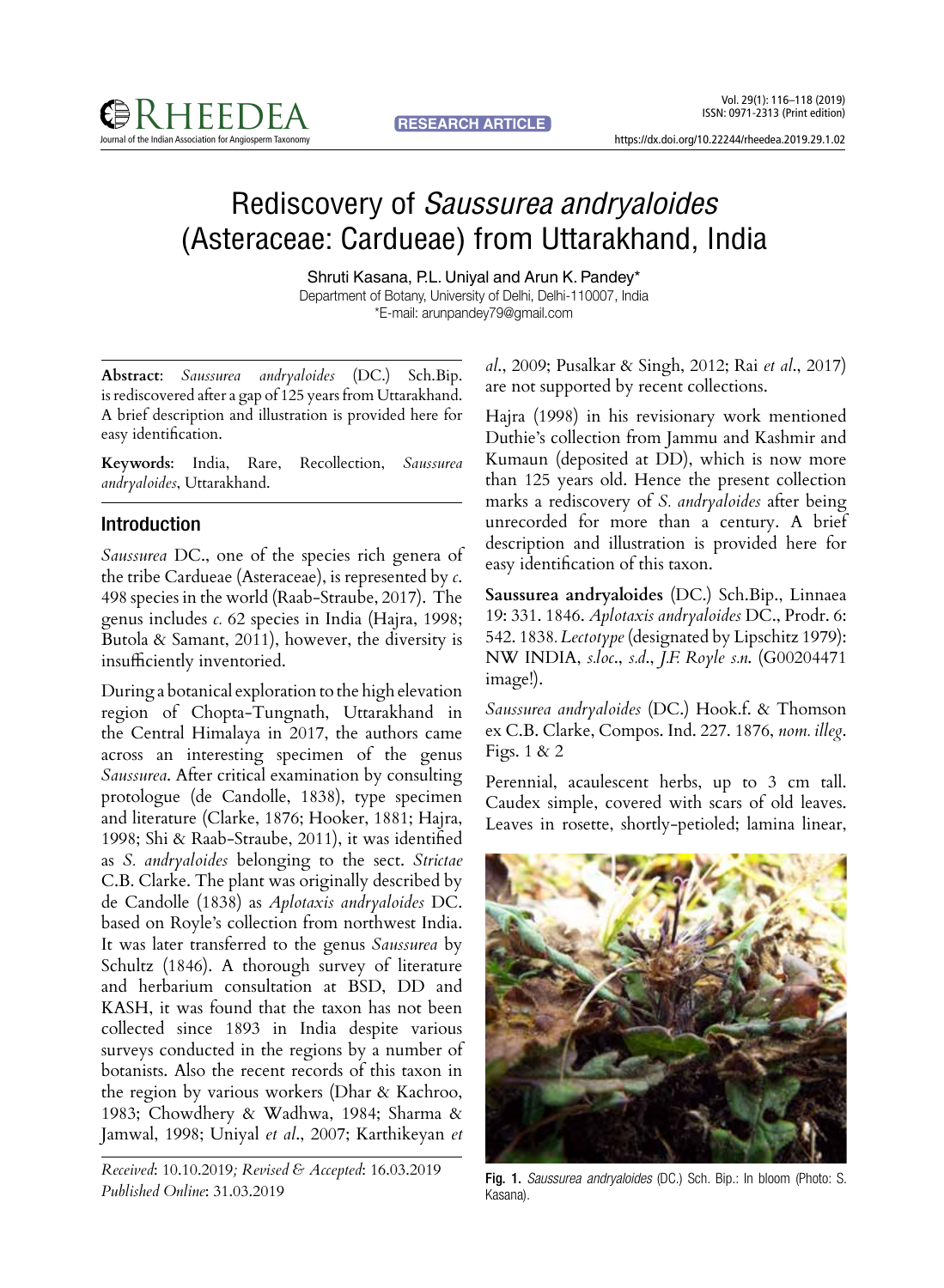runcinate, lobes recurved with spiny apex, adaxially green, pubescent, abaxially densely tomentose. Capitula solitary in rosette of leaves, 1.5−2.0 cm in diam., 2−2.5 cm tall. Phyllaries tri-seriate, purplishred, tomentose, outer ones acuminate at apex, middle ones ovate, acuminate at apex, inner ones lanceolate, acute at apex. Pappus *c.* 1 cm long, unior bi-seriate, pale brown, connate at base into a ring, caducous as a whole. Florets numerous, corolla 1.3 cm long, tube *c.* 7 mm long, limb (including lobes) *c.* 5 mm long, purplish-red, glabrous. Anthers *c.* 7.5 mm long, tails woolly, fimbriate. Achene 3.5 mm long, cylindrical, brownish, glabrous, distinctly ribbed, with a short crown at apex.

*Flowering & fruiting*: August–October.

*Ecology & habitat*: Grows in alpine Himalaya, at an elevation ranging from 3200 to 5400 m. The species was found to be sparsely distributed and only few individuals were recorded.

*Distribution***:** China, India (Himachal Pradesh, Jammu & Kashmir, Sikkim, Uttarakhand) and Pakistan. In all relevant literature, the species was reported only from northwest Himalaya in India. However, during the present investigation it was found that it has also been collected from Sikkim by Hooker (P00258217), which forms a new addition to the Flora of Sikkim.



Fig 2. *Saussurea andryaloides*: a. Habit, b. Leaf, c. Enlarged portion of leaf with tomentose adaxial surface, d. Floret, e. Androecium, f. Stigma, g. Cypsela. (S. *Kasana* 1731, DUH).